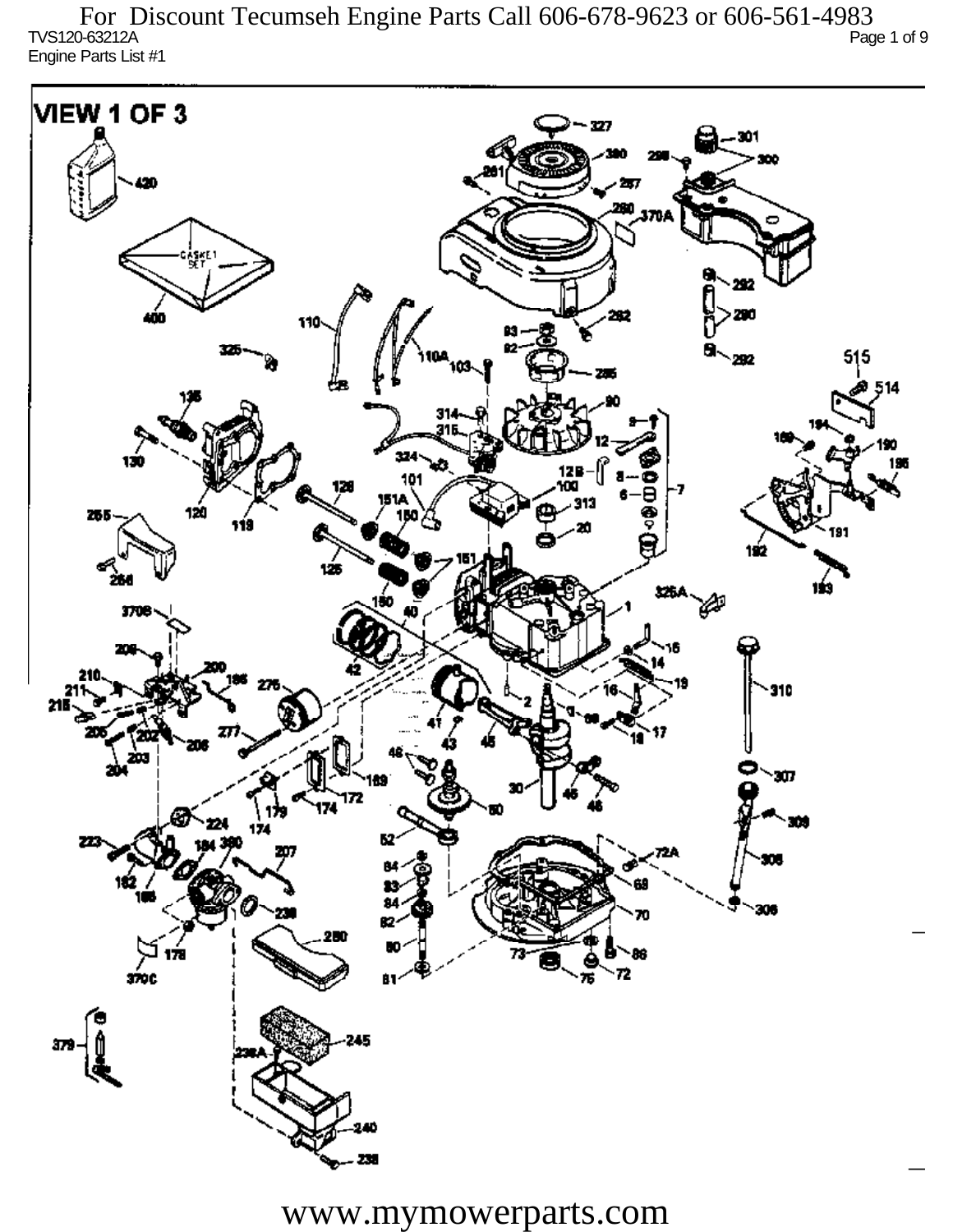| Ref # Part Number | Qty Description                                                  |
|-------------------|------------------------------------------------------------------|
| 1 33729A          | Cylinder (Incl.2 & 20) (2-13/16" Bore)<br>(Inverted Ports)       |
| 2 2 6727          | Pin, Dowel                                                       |
| 6 33734           | Element, Breather                                                |
| 7 34214A          |                                                                  |
| 8 33735           | Breather Ass'y. (Incl. 6, 8, 9, 12, & 12A)<br>* Gasket, Breather |
| 9 30200           |                                                                  |
|                   | Screw, 10-24 x 9/16"                                             |
| 12A 34695         | Elbow, Breather tube                                             |
| 12 33886          | Tube, Breather                                                   |
| 14 28277          | Washer, Flat                                                     |
| 15 31513          | Rod, Governor                                                    |
| 16 31383A         | Lever, Governor                                                  |
| 17 31335          | Clamp, Governor lever                                            |
| 18 650548         | Screw, 8-32 x 5/16"                                              |
| 19 31386          | Spring, Governor                                                 |
| 20 32600          | Seal, Oil                                                        |
| 30 34842A         | Crankshaft                                                       |
| 32 32323          | Washer, Thrust NOTE: This thrust washer maynot be                |
|                   | required if a new crankshafthas been installed. Check the        |
|                   | proper Mechanic's Handbook for acceptable end play. Use          |
|                   | this .010" thrust washer if excess end play is measured.         |
| 40 34535          | Piston, Pin & Ring Set (Std.) (2-13/1 6")                        |
| 40 34536          | Piston, Pin & Ring Set (.010" OS)                                |
| 40 34537          | Piston, Pin & Ring Set (.020" OS)                                |
| 41 33562B         | Piston & Pin Ass'y (Incl. 43) (Std.) (2 -13/16")                 |
| 41 33563B         | Piston & Pin Ass'y. (Incl. 43) (.010" OS)                        |
| 41 33564B         | Piston & Pin Ass'y. (Incl. 43) (.020" OS)                        |
| 42 33567          | Ring Set (Std.) (2-13/16" Bore)                                  |
| 42 33568          | Ring Set (.010" OS)                                              |
| 42 33569          | Ring Set (.020" OS)                                              |
| 43 20381          | Ring, Piston pin retaining                                       |
| 45 32875          | Rod Assy., Connecting (Incl. 46)                                 |
| 46 32610A         | Bolt, Connecting rod                                             |
| 48 27241          | Lifter, Valve                                                    |
| 50 33154          | Camshaft                                                         |
| 52 29914          | Oil Pump Assy.                                                   |
| 55B 31493         | Pin, Drive                                                       |
| 64 30063          | Screw, Torx T-30, 1/4-20 x 1/2"                                  |
| 64A 8345          | Washer, Flat                                                     |
| 69 35261          | * Gasket, Mounting flange                                        |
| 72 30572          | Plug, Oil drain (Incl. 73)                                       |
| 73 28833          | * Drain Plug Gasket (Not req. W/plastic plug)                    |
| 75 26208          | Seal, Oil                                                        |
| 80 30574          | Shaft, Governor                                                  |
| 81 30590A         | Washer, Flat                                                     |
| 82 30591          | Gear Assy., Governor (Incl. 81)                                  |
| 83 30588A         | Spool, Governor                                                  |
| 84 29193          | Ring, Retaining                                                  |
| 86 650488         | Screw, 1/4-20 x 1-1/4"                                           |
| 89 611004         | <b>Flywheel Key</b>                                              |
| 90 611046A        | Flywheel                                                         |
| 92 650815         | Washer, Belleville                                               |
| 93 650816         | Nut, Flywheel                                                    |
| 100 34443A        | Solid State Ignition                                             |
| 100 730207        | Magneto-to-Solid State Conv. Kit (Includes solid state           |
|                   | module, solid state flywheel key, and instructions.) (Use as     |
|                   | required on external ignition engines only.)                     |

610118 Cover, Spark plug (Use as required) www.mymowerparts.com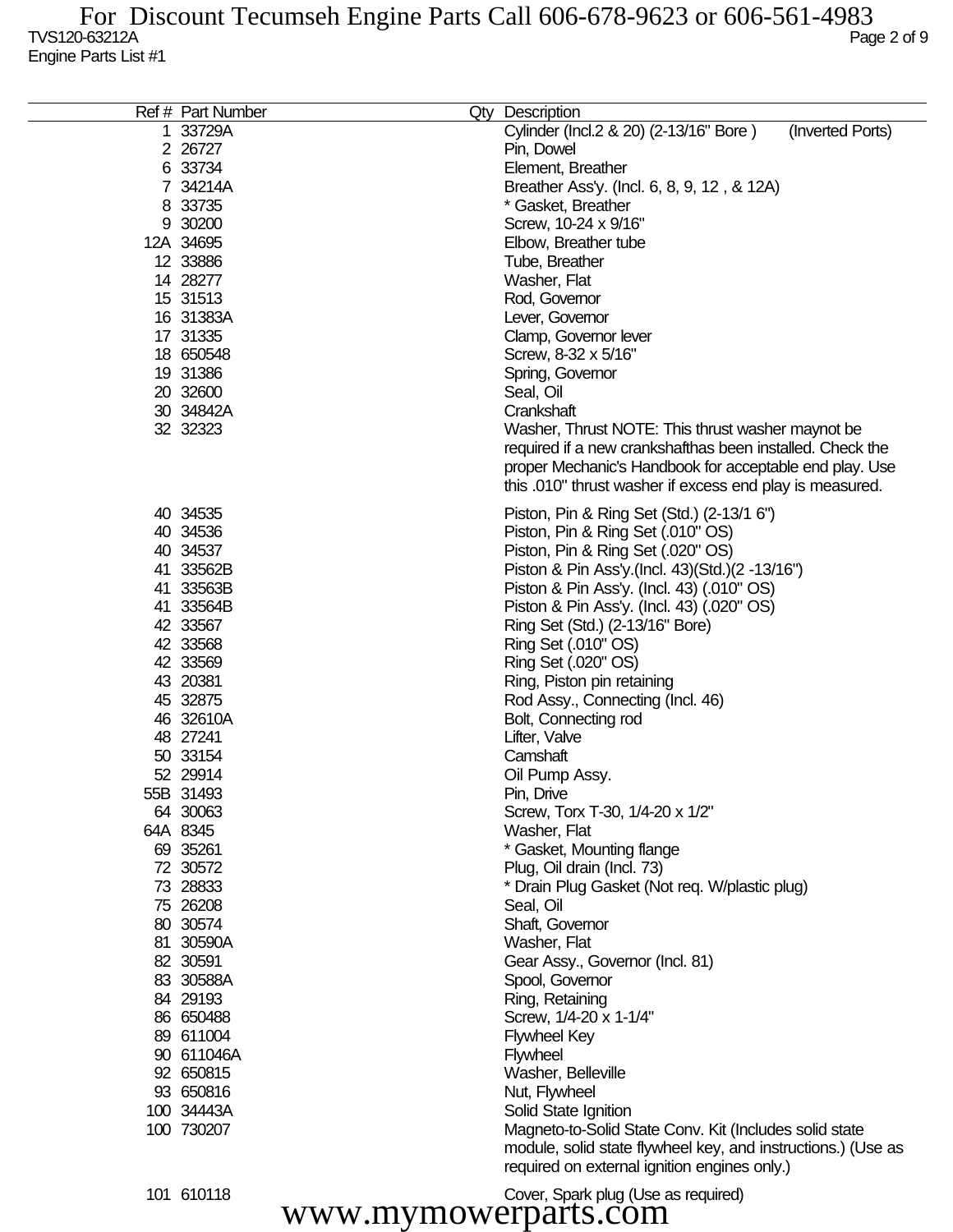|            | Ref # Part Number      | Qty Description                                       |
|------------|------------------------|-------------------------------------------------------|
|            | 103 650814             | Screw, Torx T-15, 10-24 x 1"                          |
|            | 110 35182              | <b>Ground Wire</b>                                    |
|            | 118 730194             | Rope Guide Kit (Use as required)                      |
|            | 119 33554A             | * Gasket, Head                                        |
|            | 120 34342              | Head, Cylinder                                        |
|            | 125 29314B             | Intake Valve (Std.) (Incl. 151) (Conventional Ports)  |
|            | 125 29313C             | Exhaust Valve (Std.) (Incl. 151) (Inverted Ports)     |
|            | 125 29315C             | Exhaust Valve (1/32" OS) (Incl. 151) (Inverted Ports) |
|            | 126 29313C             | Exhaust Valve (Std.) (Incl. 151) (Conventional Ports) |
|            | 126 34776              | Exhaust Valve (Std.) (Incl. 151) (Conventional Ports) |
|            | 126 32644A             | Intake Valve (Incl. 151) (Inverted Ports)             |
|            | 126 32645A             | Intake Valve (1/32" OS) (Incl. 151) (Inverted Ports)  |
|            | 127 650691             | Washer, Flat                                          |
|            | 129 650818             | Screw, 5/16-18 x 1-1/2"                               |
|            | 130 6021A              | Screw, 5/16-18 x 1-1/2" (Use as requi red)            |
|            | 130 650697A            | Screw, 5/16-18 x 2-1/2" (Use as requi red)            |
|            | 135 33636              | <b>Resistor Spark Plug</b>                            |
|            | 150 31672              | Spring, Valve                                         |
|            | 151 31673              | Cap, Lower valve spring                               |
|            | 169 27234A             | Gasket, Valve spring box cover                        |
|            | 172 32755              | Cover, Valve spring box                               |
|            | 174 650128             | Screw, 10-24 x 1/2"                                   |
|            | 178 29752              | Nut & Lockwasher, 1/4-28                              |
|            | 182 30088A             | Screw, 1/4-28 x 1"                                    |
|            | 184 26756              | * Gasket, Carburetor                                  |
|            | 186 34337              | Link, Governor spring                                 |
|            | 200 32181A             | Control Bracket (Incl. 203, 204 & 206)                |
|            | 203 31342              | Spring, Compression                                   |
|            | 204 650549             | Screw, 5-40 x 7/16"                                   |
|            | 206 610973             | Terminal (Use as required)                            |
|            | 207 34336<br>209 30200 | Link, Throttle                                        |
|            | 210 27793              | Screw, 10-24 x 9/16"                                  |
|            | 211 28942              | Clip, Conduit<br>Screw, 10-32 x 3/8"                  |
|            | 223 650142             | Screw, 1/4-20 x 1-1/8"                                |
|            | 224 33751A             | * Gasket, Intake pipe                                 |
|            | 238 28820              | Screw, 10-32 x 1/2"                                   |
|            | 239A 27272A            | Gasket, Air cleaner                                   |
|            | 245 30727              | Filter, Air cleaner                                   |
| 246E 35435 |                        | Filter, Pre-air (Use as required)                     |
| 250D 31715 |                        | Cover, Air cleaner                                    |
|            | 260 34835              | Housing, Blower                                       |
|            | 261 30200              | Screw, 10-24 x 9/16"                                  |
|            | 262 650831             | Screw, 1/4-20 x 15/32"                                |
|            | 275E 33671A            | <b>Muffler</b>                                        |
|            | 277 650795             | Screw, 1/4-20 x 2-1/4" (Use as requir ed)             |
|            | 277 650774             | Screw, 1/4-20 x 2-3/8" (Use as requir ed)             |
|            | 277 792005             | Screw, 1/4-20 x 2-1/2" (Use as requir ed)             |
|            | 287 650802             | Screw, 1/4-20 x 5/8"                                  |
|            | 290 34357              | Fuel Line (Epichlorohydrin 6-3/4")(17 cm)             |
|            | 290 29774              | Fuel Line(Braided 8-1/4")(21 cm)(Use as req.)         |
|            | 290 30705              | Fuel Line (Braided 16")(40 cm)(Use as req.)           |
|            | 290 30962              | Fuel Line (Braided 32")(81 cm)(Use as req.)           |
|            | 292 26460              | Clamp, Fuel line                                      |
|            | 298 28763              | Screw, 10-32 x 35/64"                                 |
|            | 301 33032              | Fuel Cap (Use as required)                            |
|            | 305 35577              | Tube, Oil fill                                        |
|            | 306 34265              | Gasket, Oil fill tube                                 |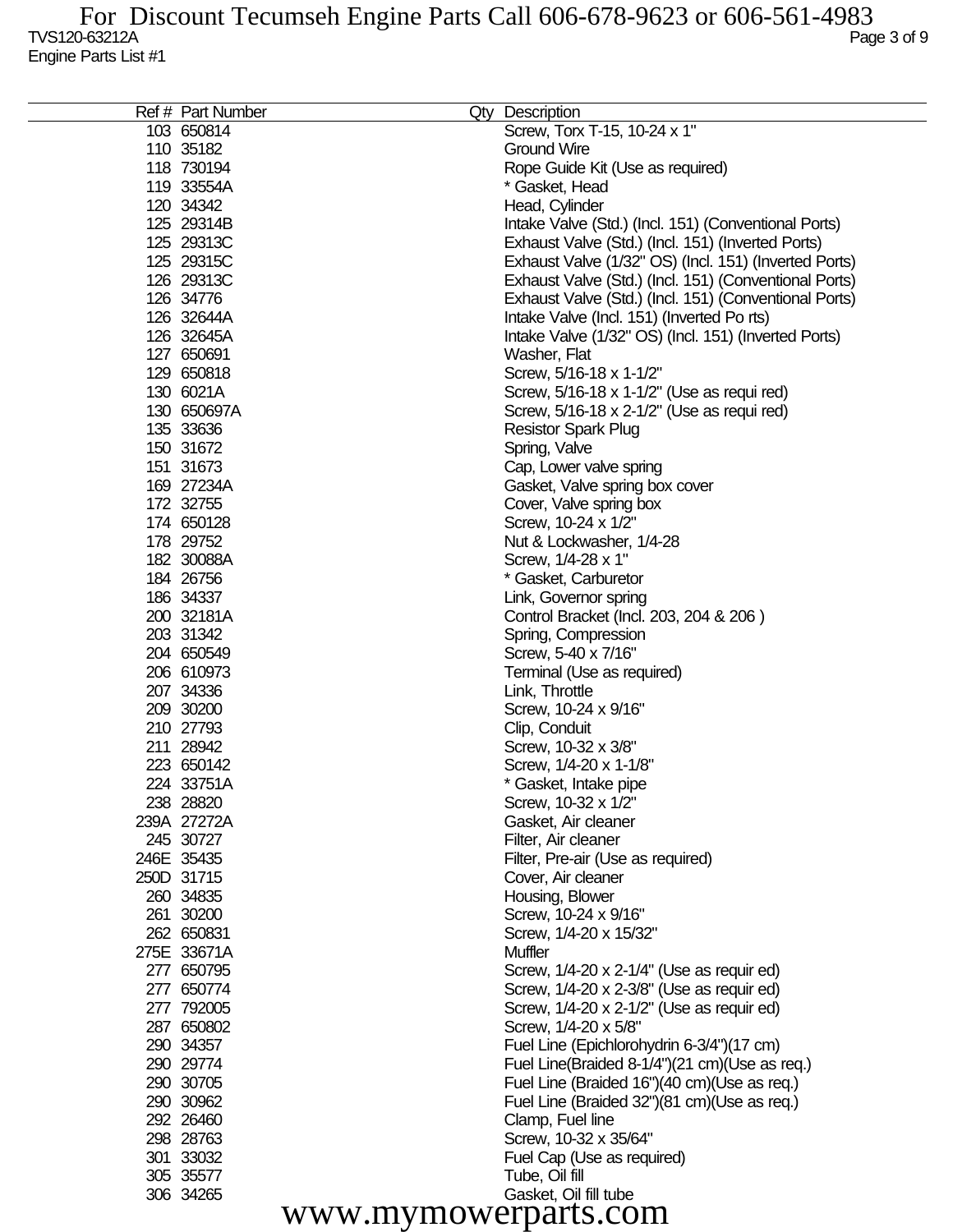| Ref # Part Number                                                                                                                                                                                        | Qty Description                                                                                                                                                                                                                                                                                                                                                                                                                                                     |
|----------------------------------------------------------------------------------------------------------------------------------------------------------------------------------------------------------|---------------------------------------------------------------------------------------------------------------------------------------------------------------------------------------------------------------------------------------------------------------------------------------------------------------------------------------------------------------------------------------------------------------------------------------------------------------------|
| 306 34282                                                                                                                                                                                                | "O" Ring (This "O" ring is required with metal fill tube only<br>when replacement mounting flange with .777 dia. oil fill hole<br>has been used.)                                                                                                                                                                                                                                                                                                                   |
| 307 35499<br>309 650562<br>310 35578<br>313 34080<br>326 34113<br>370J 34870<br>370H 34387<br>379 631021<br>380 632266                                                                                   | "O" Ring<br>Screw, 10-32 x 1/2"<br><b>Dipstick</b><br>Spacer, Flywheel key<br>Plug, Screen<br>Decal, Instruction (Optional)<br>Decal, Instruction (Optional)<br>Inlet Needle, Seat & Clip Assy.<br>Carburetor (Incl. 184) (Refer to Division 5, Section A, page<br>A1-16 or Fiche 8A, Grid E-3 for breakdown)                                                                                                                                                       |
| 390A 590531                                                                                                                                                                                              | Side Mount Rewind Starter (Refer to Division 5, Section C,<br>page 32 or Fiche 8A, Grid G-3 for breakdown)                                                                                                                                                                                                                                                                                                                                                          |
| 400 33740D<br>420 730225<br>425 730571<br>426 32203<br>427 32204<br>436 611006<br>437 30551<br>438 610947<br>439 610955<br>440 30992<br>442 610385<br>443 610408<br>444 29181<br>445 610593<br>446 33356 | * Gasket Set (Incl. items marked *)<br>SAE 30, 4-Cycle Engine Oil (Quart)<br>Starter Muff Kit (Incl.370J,426,427)(Opt.)<br>Starter Air Cleaner (Optional)<br>Starter Air Cleaner Bracket (Optional)<br>Stator Plate Ass'y (Incl.377,378,437, 442-448)<br>Spring, Breaker box cover<br>Cover, Dust<br>Gasket, Stator cover<br>Cam, Breaker<br>Washer<br>Nut, 8-32<br>Breaker Fastening Screw & Washer<br><b>Condenser Fastening Screw</b><br><b>Terminal, Ground</b> |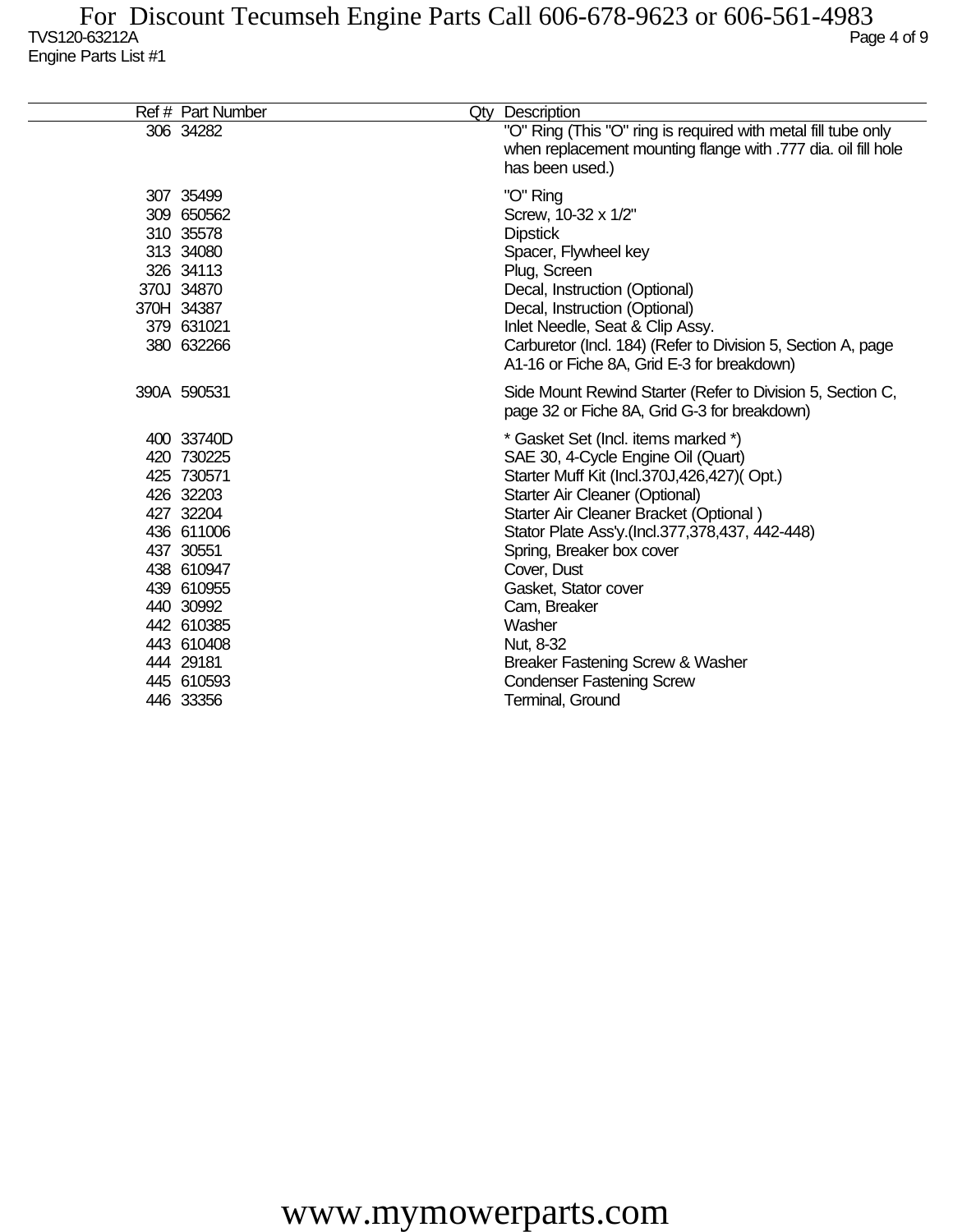TVS120-63212A Page 5 of 9 Engine Parts List #2 For Discount Tecumseh Engine Parts Call 606-678-9623 or 606-561-4983

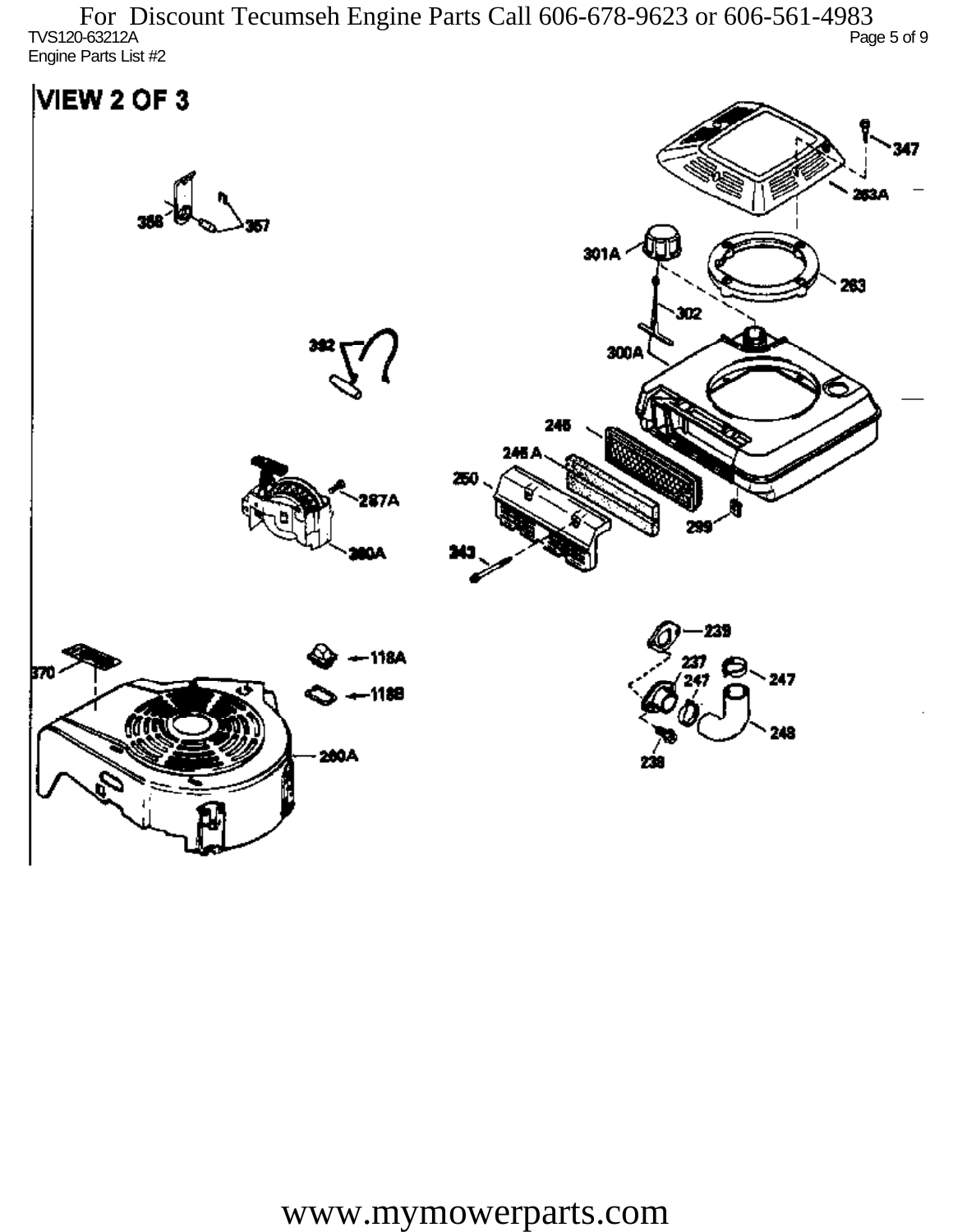|      | Ref # Part Number | Qty Description                                            |
|------|-------------------|------------------------------------------------------------|
|      | 12A 34695         | Elbow, Breather tube                                       |
|      | 32 32323          | Washer, Thrust NOTE: This thrust washer maynot be          |
|      |                   | required if a new crankshafthas been installed. Check the  |
|      |                   | proper Mechanic's Handbook for acceptable end play. Use    |
|      |                   | this .010" thrust washer if excess end play is measured.   |
|      | 55B 31493         | Pin, Drive                                                 |
|      | 64A 8345          | Washer, Flat                                               |
|      | 64 30063          | Screw, Torx T-30, 1/4-20 x 1/2"                            |
|      | 118 730194        | Rope Guide Kit (Use as required)                           |
|      | 127 650691        | Washer, Flat                                               |
|      | 129 650818        | Screw, 5/16-18 x 1-1/2"                                    |
|      | 238 28820         | Screw, 10-32 x 1/2"                                        |
|      | 239A 27272A       | Gasket, Air cleaner                                        |
|      | 243 650152        | Screw, 8-32 x 3/8"                                         |
|      | 245 30727         | Filter, Air cleaner                                        |
|      | 246E 35435        | Filter, Pre-air (Use as required)                          |
|      | 250D 31715        | Cover, Air cleaner                                         |
|      | 275E 33671A       | <b>Muffler</b>                                             |
|      | 287A 650735       | Screw, 10-24 x 3/8" (Use as required)                      |
| 287A |                   | Pop Rivet (3/16" Dia.) (Purchase loca lly)                 |
|      | 300A 34476        | Fuel Tank (Incl. 292 & 301)                                |
|      | 326 34113         | Plug, Screen                                               |
|      | 370H 34387        | Decal, Instruction (Optional)                              |
|      | 370J 34870        | Decal, Instruction (Optional)                              |
|      | 370 550223        | Decal, Name                                                |
|      | 390A 590531       | Side Mount Rewind Starter (Refer to Division 5, Section C, |
|      |                   | page 32 or Fiche 8A, Grid G-3 for breakdown)               |
|      | 425 730571        | Starter Muff Kit (Incl.370J,426,427)(Opt.)                 |
|      | 426 32203         | Starter Air Cleaner (Optional)                             |
|      | 427 32204         | Starter Air Cleaner Bracket (Optional)                     |
|      | 436 611006        | Stator Plate Ass'y.(Incl.377,378,437, 442-448)             |
|      | 437 30551         | Spring, Breaker box cover                                  |
|      | 438 610947        | Cover, Dust                                                |
|      | 439 610955        | Gasket, Stator cover                                       |
|      | 440 30992         | Cam, Breaker                                               |
|      | 442 610385        | Washer                                                     |
|      | 443 610408        | Nut, 8-32                                                  |
|      | 444 29181         | Breaker Fastening Screw & Washer                           |
|      | 445 610593        | <b>Condenser Fastening Screw</b>                           |
|      | 446 33356         | Terminal, Ground                                           |
|      |                   |                                                            |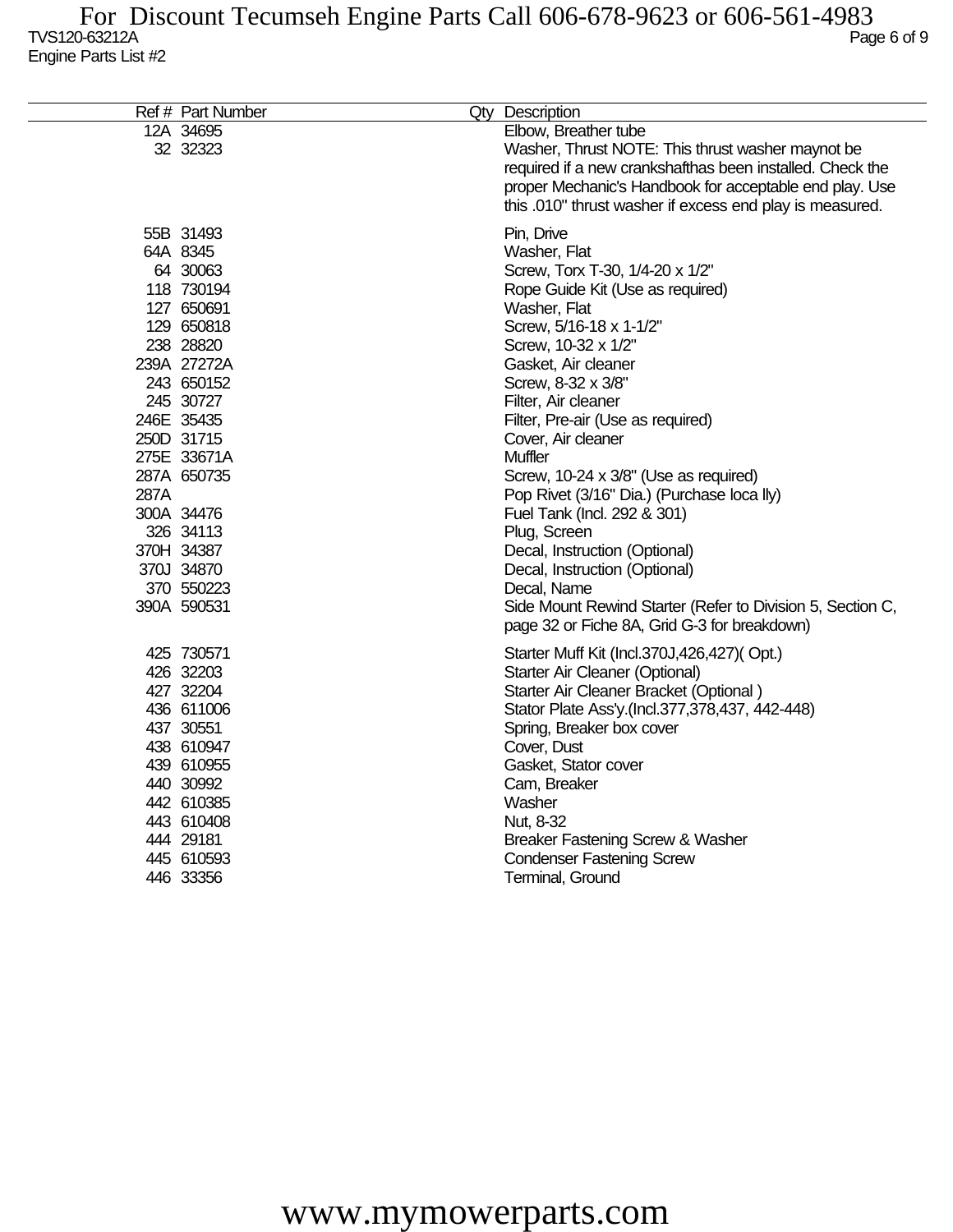TVS120-63212A Page 7 of 9 Engine Parts List #3 For Discount Tecumseh Engine Parts Call 606-678-9623 or 606-561-4983

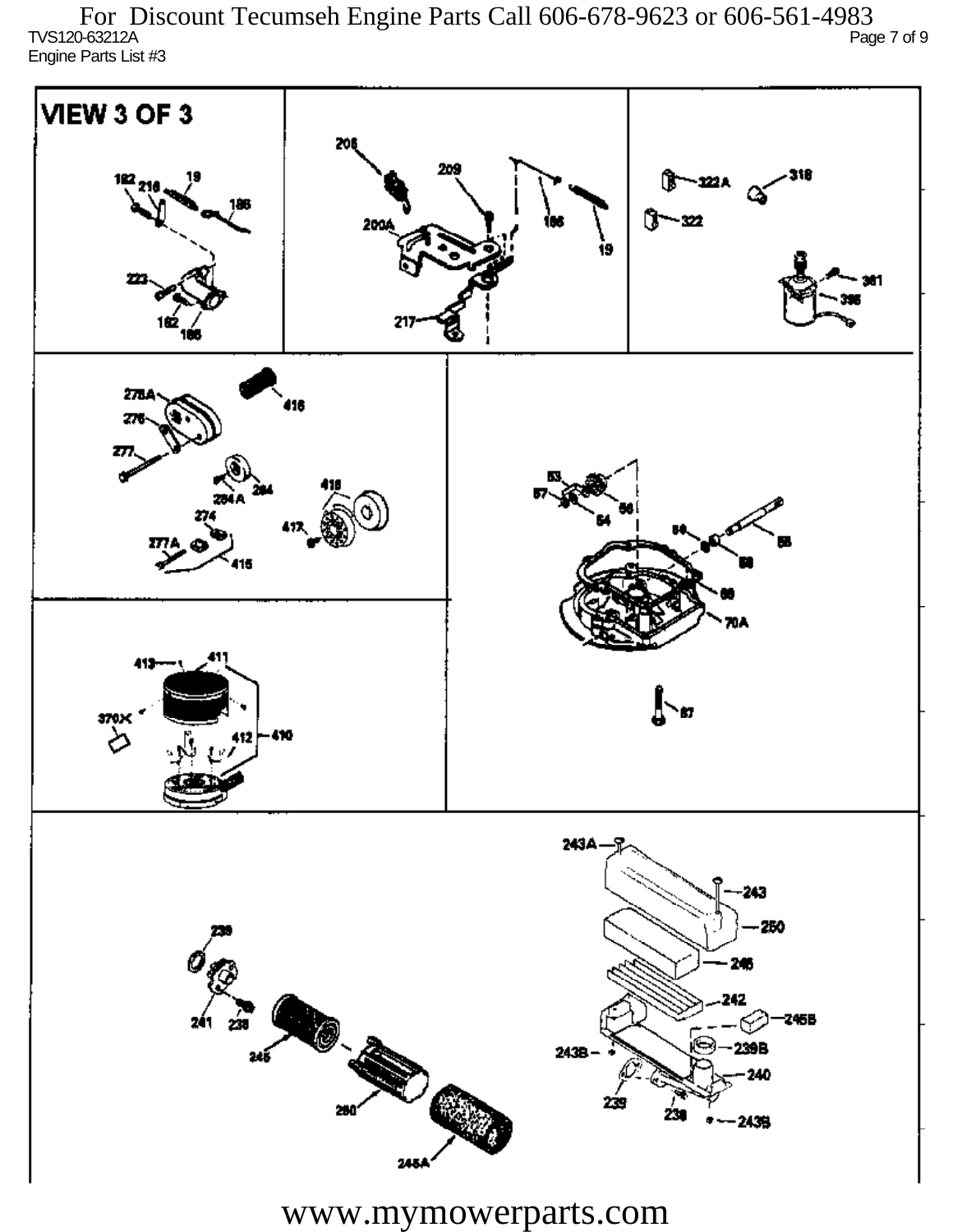| Ref # Part Number        |                      | Qty Description                                                         |
|--------------------------|----------------------|-------------------------------------------------------------------------|
| 12A 34695                |                      | Elbow, Breather tube                                                    |
| 19 31386                 |                      | Spring, Governor                                                        |
| 32 32323                 |                      | Washer, Thrust NOTE: This thrust washer maynot be                       |
|                          |                      | required if a new crankshafthas been installed. Check the               |
|                          |                      | proper Mechanic's Handbook for acceptable end play. Use                 |
|                          |                      | this .010" thrust washer if excess end play is measured.                |
| 53 31745                 |                      | Washer, Tang                                                            |
| 54 31787                 |                      | Washer, Flat                                                            |
| 55B 31493                |                      | Pin, Drive                                                              |
| 55 31764                 |                      | Shaft, P.T.O. (Incl. 54 & 55B)                                          |
| 56 31746                 |                      | Gear, Worm, Left-hand helix                                             |
| 57 31749                 |                      | Ring, Retaining                                                         |
| 58 31744                 |                      | Seal, Oil                                                               |
| 59 31747                 |                      | Washer, Flat                                                            |
| 64A 8345                 |                      | Washer, Flat                                                            |
| 64 30063                 |                      | Screw, Torx T-30, 1/4-20 x 1/2"                                         |
| 69 35261                 |                      | * Gasket, Mounting flange                                               |
| 70A 33521D               |                      | Flange Ass'y. (Incl. 58,72,A,73,75,80 & 311)                            |
| 87 650492                |                      | Screw, 1/4-20 x 2-1/4"                                                  |
| 118 730194               |                      | Rope Guide Kit (Use as required)                                        |
| 127 650691               |                      | Washer, Flat                                                            |
| 129 650818               |                      | Screw, 5/16-18 x 1-1/2"                                                 |
| 182 30088A               |                      | Screw, 1/4-28 x 1"                                                      |
| 185 33739<br>186 34337   |                      | Pipe, Intake                                                            |
| 206 610973               |                      | Link, Governor spring<br>Terminal (Use as required)                     |
| 209 30200                |                      | Screw, 10-24 x 9/16"                                                    |
| 223 650142               |                      | Screw, 1/4-20 x 1-1/8"                                                  |
| 238 28820                |                      | Screw, 10-32 x 1/2"                                                     |
| 239A 27272A              |                      | Gasket, Air cleaner                                                     |
| 242 31914                |                      | Bracket, Air cleaner                                                    |
| 243 650152               |                      | Screw, 8-32 x 3/8"                                                      |
| 245 30727                |                      | Filter, Air cleaner                                                     |
| 246E 35435               |                      | Filter, Pre-air (Use as required)                                       |
| 250D 31715               |                      | Cover, Air cleaner                                                      |
| 274 26754A               |                      | * Gasket, Exhaust (Use as required)                                     |
| 274 33670A               |                      | * Gasket, Exhaust                                                       |
| 275E 33671A              |                      | Muffler                                                                 |
| 277A 30063               |                      | Screw, Torx T-30, 1/4-20 x 1/2" (Use as req.)                           |
| 277 650795               |                      | Screw, 1/4-20 x 2-1/4" (Use as requir ed)                               |
| 277 650774               |                      | Screw, 1/4-20 x 2-3/8" (Use as requir ed)                               |
| 277 792005               |                      | Screw, 1/4-20 x 2-1/2" (Use as requir ed)                               |
| 326 34113                |                      | Plug, Screen                                                            |
| 370H 34387<br>370J 34870 |                      | Decal, Instruction (Optional)<br>Decal, Instruction (Optional)          |
| 390A 590531              |                      | Side Mount Rewind Starter (Refer to Division 5, Section C,              |
|                          |                      | page 32 or Fiche 8A, Grid G-3 for breakdown)                            |
| 410 730574               |                      |                                                                         |
| 411 35596                |                      | Debris Screen Kit(Incl.370H,411-413)(Opt.)<br>Screen, Debris (Optional) |
| 412 35597                |                      | Bracket, Debris screen (Optional)                                       |
| 413 650910               |                      | Screw, 8-32 x 1/4 (Optional)                                            |
| 415 730162               |                      | Muffler Adapter Kit(Incl.274,277)(Use as req)                           |
| 425 730571               |                      | Starter Muff Kit (Incl.370J,426,427)(Opt.)                              |
| 426 32203                |                      | Starter Air Cleaner (Optional)                                          |
| 427 32204                |                      | Starter Air Cleaner Bracket (Optional)                                  |
| 436 611006               |                      | Stator Plate Ass'y.(Incl.377,378,437, 442-448)                          |
| 437 30551                |                      | Spring, Breaker box cover                                               |
|                          | www.mymowerparts.com |                                                                         |